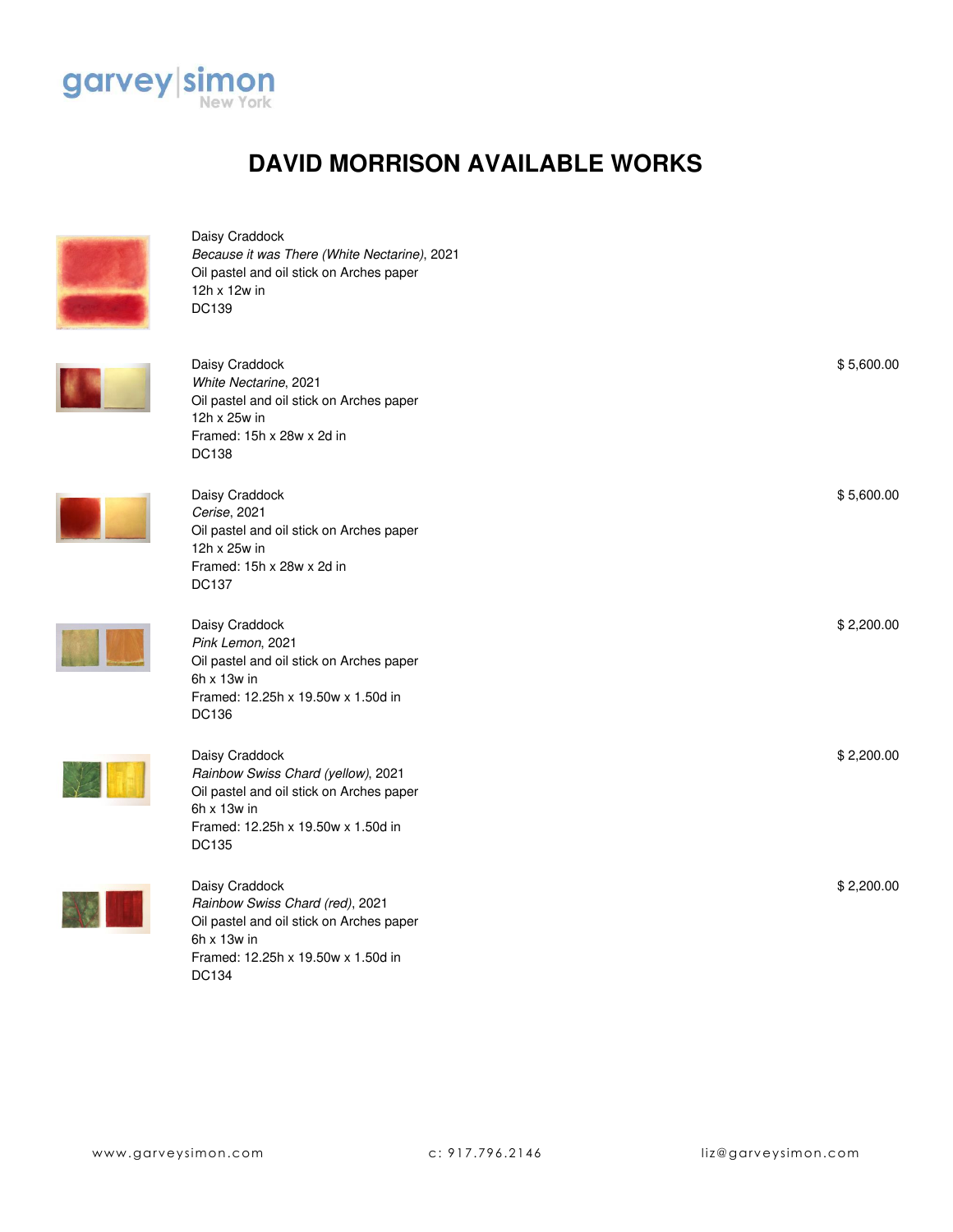

| Daisy Craddock<br>Cherries, baby (Bing), 2021<br>Oil pastel and oil stick on Arches paper<br>$6h \times 13w$ in<br>Framed: 12.25h x 19.50w x 1.50d in<br>DC132   | \$2,200.00 |
|------------------------------------------------------------------------------------------------------------------------------------------------------------------|------------|
| Daisy Craddock<br>First Heirloom (cherry tomato), 2021<br>Oil pastel and oil stick on Arches paper<br>6h x 13w in<br>Framed: 12.25h x 19.25w x 1.50d in<br>DC131 | \$2,200.00 |
| Daisy Craddock<br>Spud 2, 2020<br>Oil pastel and oil stick on Arches paper<br>12h x 12w in<br>DC126                                                              | \$2,200.00 |
| Daisy Craddock<br>Spud 1, 2020<br>Oil pastel and oil stick on Arches paper<br>12h x 12w in<br><b>DC125</b>                                                       | \$2,200.00 |
| Daisy Craddock<br>Large Yellow Onion, 2020<br>Oil pastel and oil stick on Arches paper<br>23.25 x 41.5 in.<br>Framed: 23.25h x 41.50w in<br><b>DC122</b>         | \$7,200.00 |
| Daisy Craddock<br>Amy's Colossal, 2020<br>Oil pastel and oil stick on Arches paper<br>15 x 28 x 2 in.<br>DC121                                                   | \$5,600.00 |
| Daisy Craddock<br>Study for Musk Melon, 2020                                                                                                                     | \$2,200.00 |



DC120

12.25 x 19.5 x 1.5 in.

Oil pastel and oil stick on Arches paper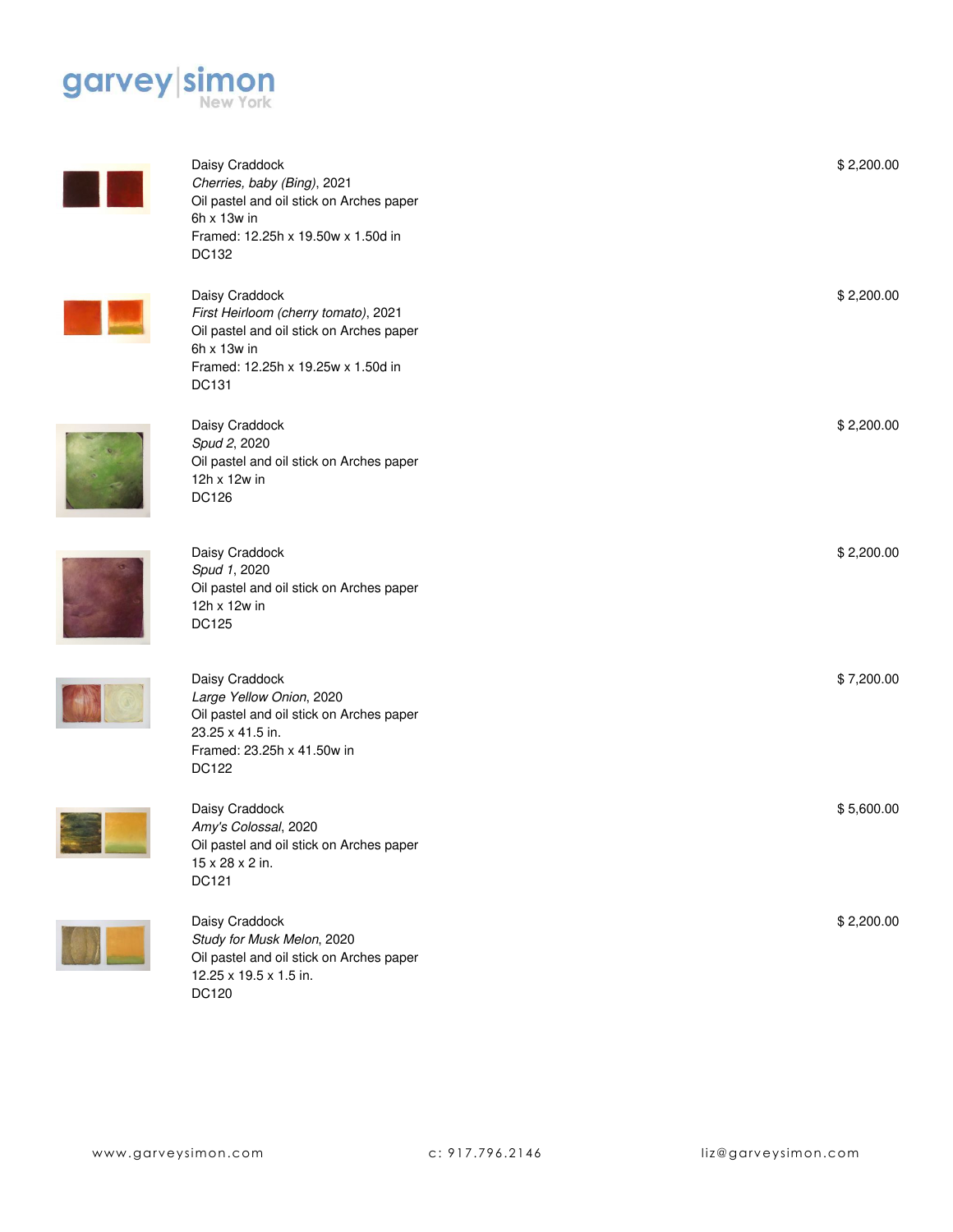

| Daisy Craddock<br>Study for Amy's Colossal, 2020<br>Oil pastel and oil stick on Arches paper<br>12.25 x 19.5 x 1.38 in.<br><b>DC119</b>                                                    | \$2,200.00 |
|--------------------------------------------------------------------------------------------------------------------------------------------------------------------------------------------|------------|
| Daisy Craddock<br>Cassidy's Folly 2, 2020<br>Oil pastel on Arches paper<br>12.25 x 19.5 x 1.38 in.<br>Framed: 12.25h x 19.50w x 1.38d in<br><b>DC115</b>                                   | \$2,200.00 |
| Daisy Craddock<br>First Blueberry, 2020<br>Oil pastel on Arches paper<br>12.25 x 19.5 x 1.38 in.<br>Framed: 12.25h x 19.50w x 1.38d in<br>DC112                                            | \$2,200.00 |
| Daisy Craddock<br>Flamme 2, 2020<br>Oil pastel on Arches paper<br>12.25 x 19.5 x 1.38 in.<br>Framed: 12.25h x 19.50w x 1.38d in<br>DC111                                                   | \$2,200.00 |
| Daisy Craddock<br>Moros, 2020<br>Oil pastel on Arches paper<br>12.25 x 19.5 x 1.5 in.<br>Framed: 12.25h x 19.50w x 1.38d in<br><b>DC108</b>                                                | \$2,200.00 |
| Daisy Craddock<br>Little Yellow Onion, 2020<br>Collage, Japanese tissue, oil stick and oil pastel on Arches paper<br>12.25 x 19.5 x 1.5 in.<br>Framed: 12.25h x 19.50w x 1.38d in<br>DC104 | \$2,200.00 |
| Daisy Craddock<br>Little Strawberry (Valentine), 2020<br>Oil pastel and oil stick on Arches paper<br>12.25 x 19.5 x 1.5 in.<br>Framed: 12.25h x 19.50w x 1.38d in                          | \$2,200.00 |

DC103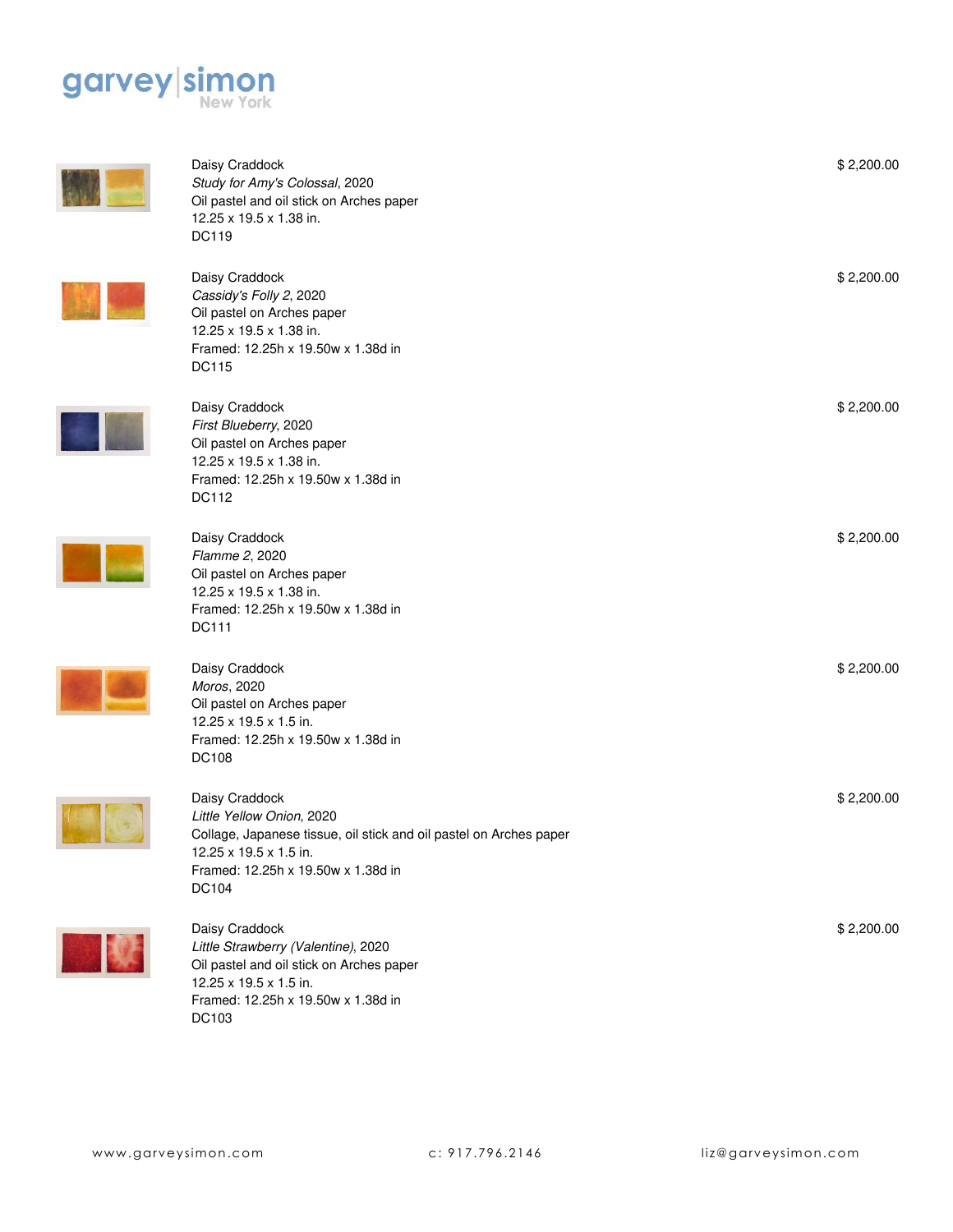



| Daisy Craddock<br>Mission Fig, 2019<br>Oil pastel and oil stick on Arches paper<br>15 x 28 x 2 in.<br>Framed: 15h x 28w x 2d in<br><b>DC096</b>            | \$5,600.00 |
|------------------------------------------------------------------------------------------------------------------------------------------------------------|------------|
| Daisy Craddock<br>Yellow Fig Going Green, 2017<br>Oil pastel and oil stick on Arches paper<br>15 x 28 x 2 in.<br>Framed: 15h x 28w x 2d in<br><b>DC094</b> | \$5,600.00 |
| Daisy Craddock<br>Indian River, 2018<br>Oil pastel and oil stick on Arches paper<br>15 x 28 x 2 in.<br>Framed: 15h x 28w x 2d in<br>DC093                  | \$5,600.00 |
| Daisy Craddock<br>Rosa Bianca, 2018<br>oil pastel on Arches paper<br>12.25h x 19.50w x 1.50d in<br>Framed: 12.25h x 19.50w x 1.25d in<br><b>DC089</b>      | \$2,200.00 |
| Daisy Craddock<br>Magic Mountain, 2016<br>oil pastel on Arches paper<br>9.50h x 10w in<br><b>DC082</b>                                                     | \$2,200.00 |
| Daisy Craddock<br>Late Summer Light, Germantown, 2016<br>oil pastel on Arches paper<br>10.50h x 12w in<br><b>DC081</b>                                     | \$2,500.00 |
| Daisy Craddock                                                                                                                                             | \$900.00   |



Daisy Craddock *Ida Red (Skin)*, 2017 Oil pastel and oil stick on Arches paper 10.25h x 12w in DC077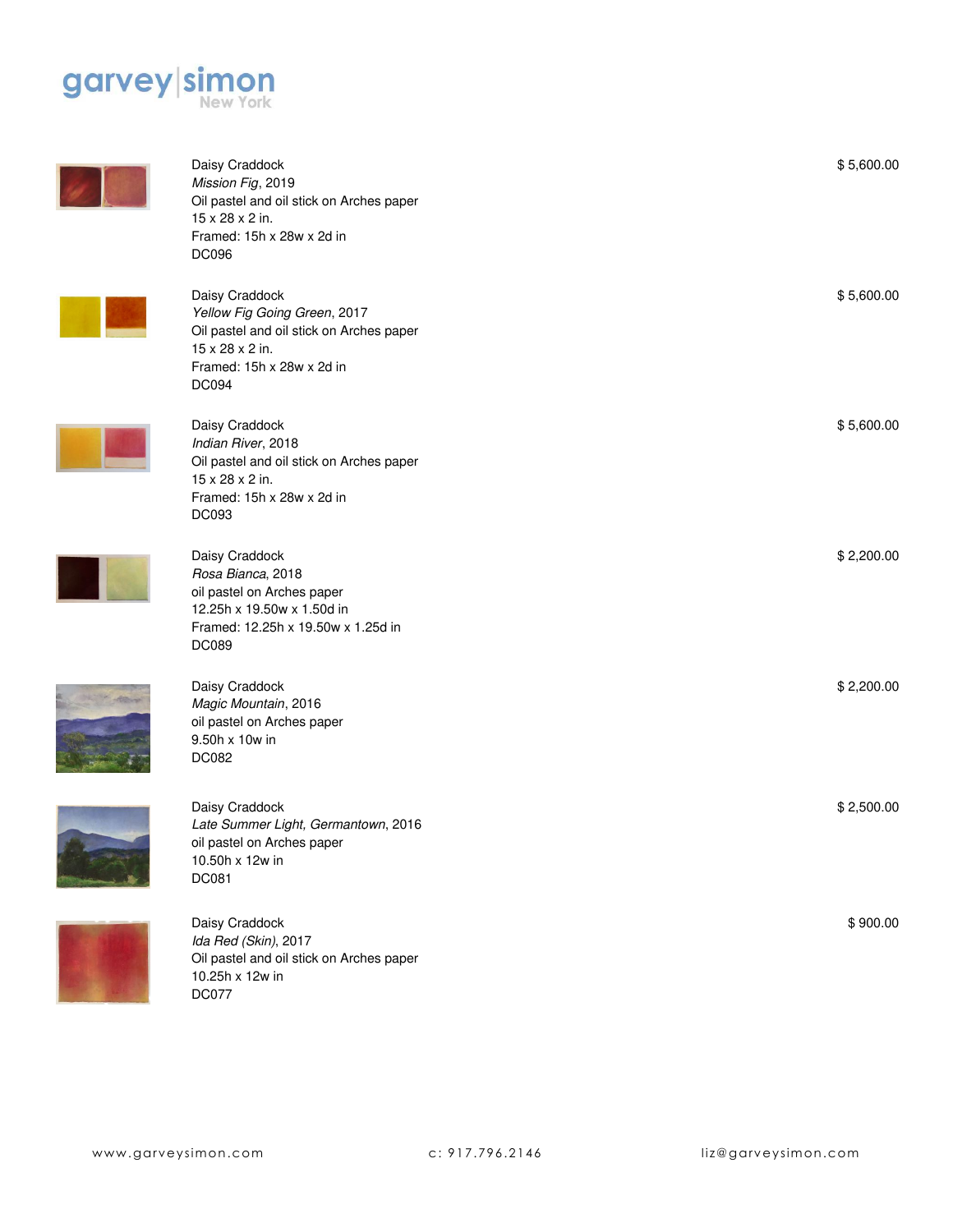



8.50h x 14.50w in Framed: 16h x 21w in

DC038